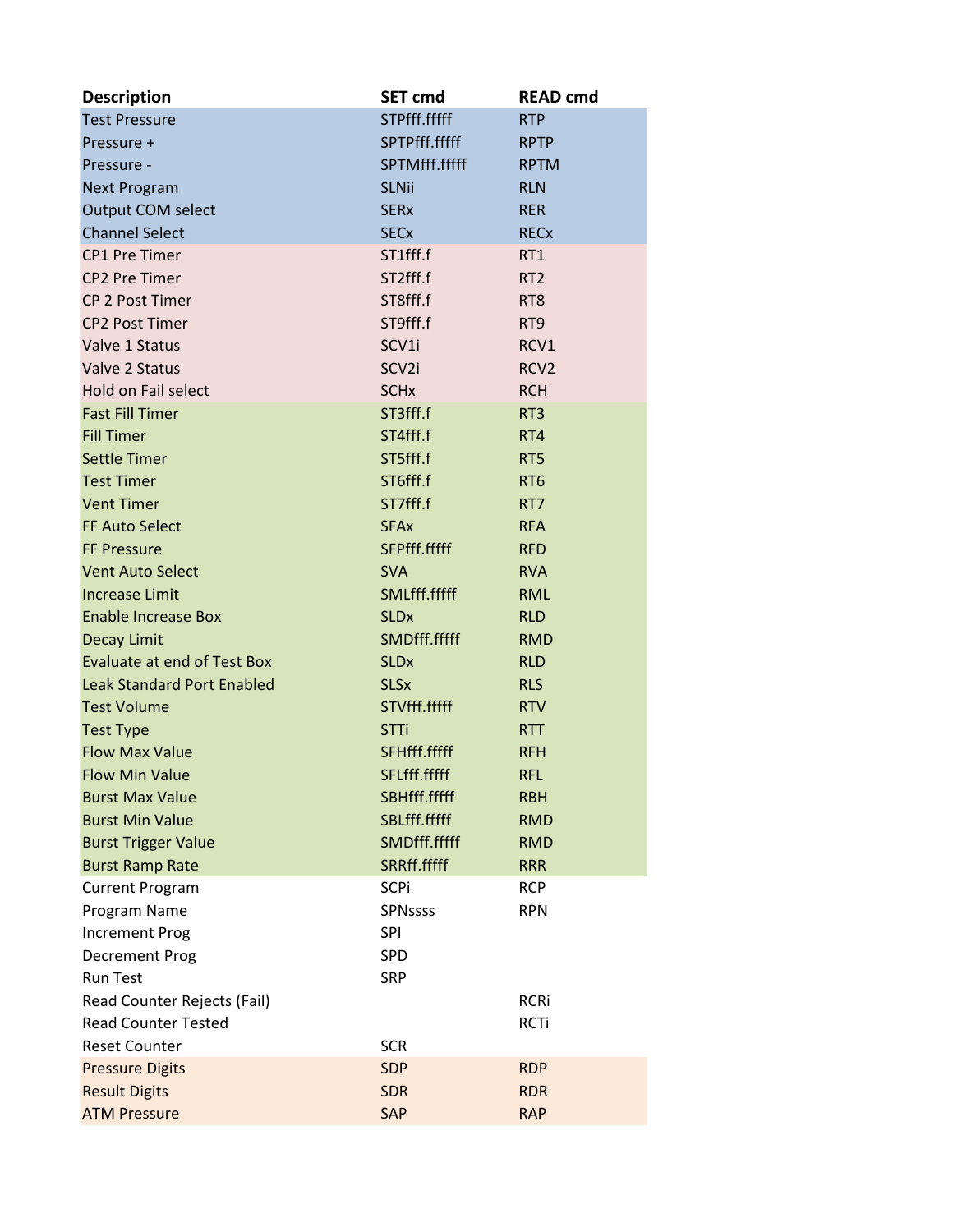| Units                              | <b>SPUI</b> | <b>RPU</b>  |
|------------------------------------|-------------|-------------|
| <b>Serial Logging</b>              | SSLi        | <b>RSL</b>  |
|                                    |             |             |
| % of Fill Timer for Elect.Reg Seek | <b>STLD</b> | <b>RTLD</b> |
| Electronic Regulator Response Var. | <b>SFE</b>  | <b>RFF</b>  |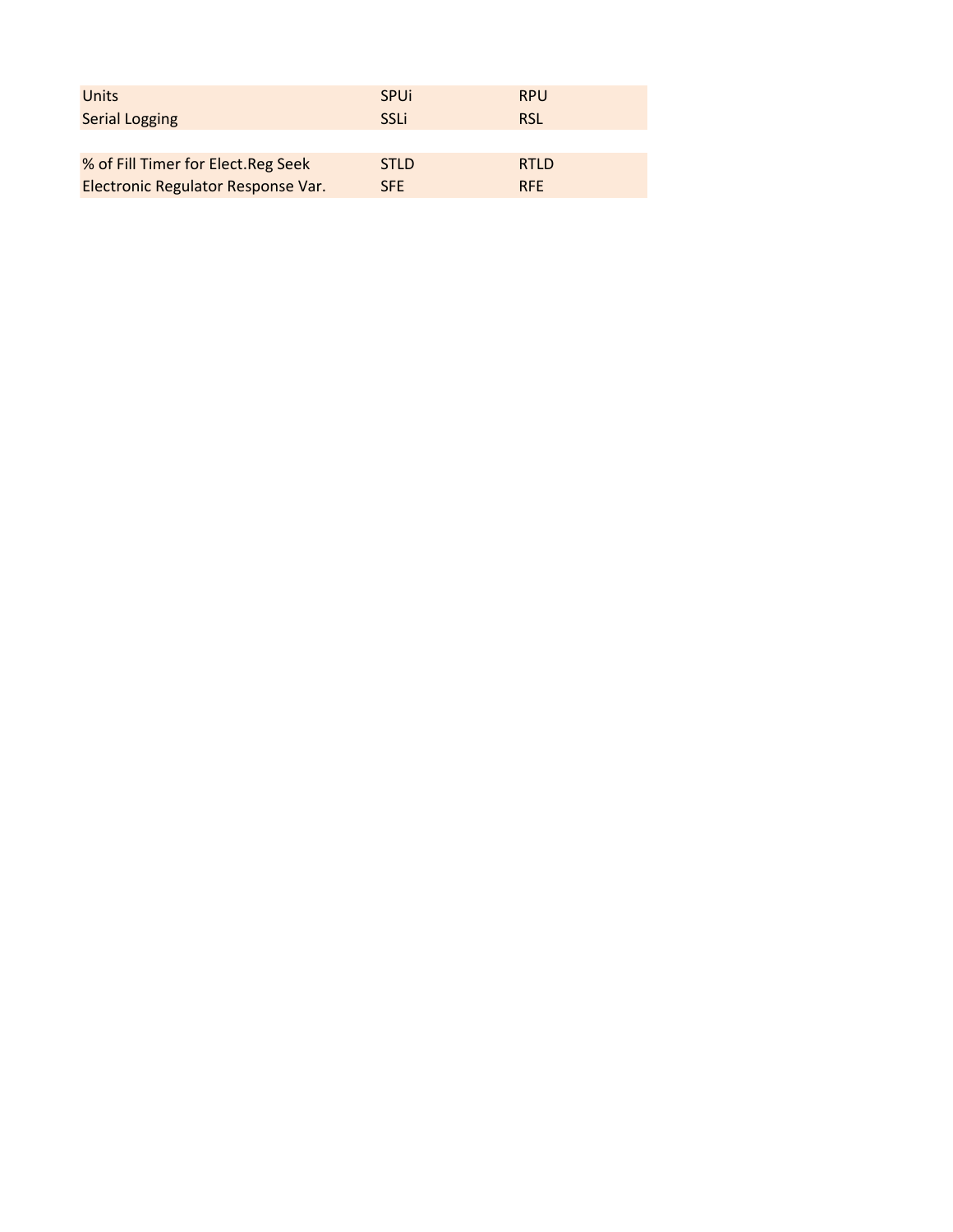## **Notes**

fff.fffff is test pressure value fff.fffff is plus tolerance value fff.fffff is minus tolerance value ii is the program number see Result output com options in 'fields' tab see Enabled channels in 'fields' tab

0=off 1=on fff.fffff is the fast fill pressure SVA0 for 'Timed', SVA1 for 'Auto' fff.fffff is the increase limit value 1= Evaluate at EOT, 2 = increase enabled, 3 both fff.fffff is the decay value 1= Evaluate at EOT, 2 = increase enabled, 3 both 0=off 1=on SLS1 to set RLS returns 01 fff.fffff is the test volume value see test types in the 'fields' tab fff.ffff is the flow max value fff.ffff is the flow min value fff.ffff is theburst max value fff.ffff is the burst min value (Same as decay Limit) fff.ffff is the ramp rate value i is the program number ssss is the sting (15 characters max)

i is the channel number i is the channel number

see test pressure digits on 'fields' tab see result digits on 'fields' tab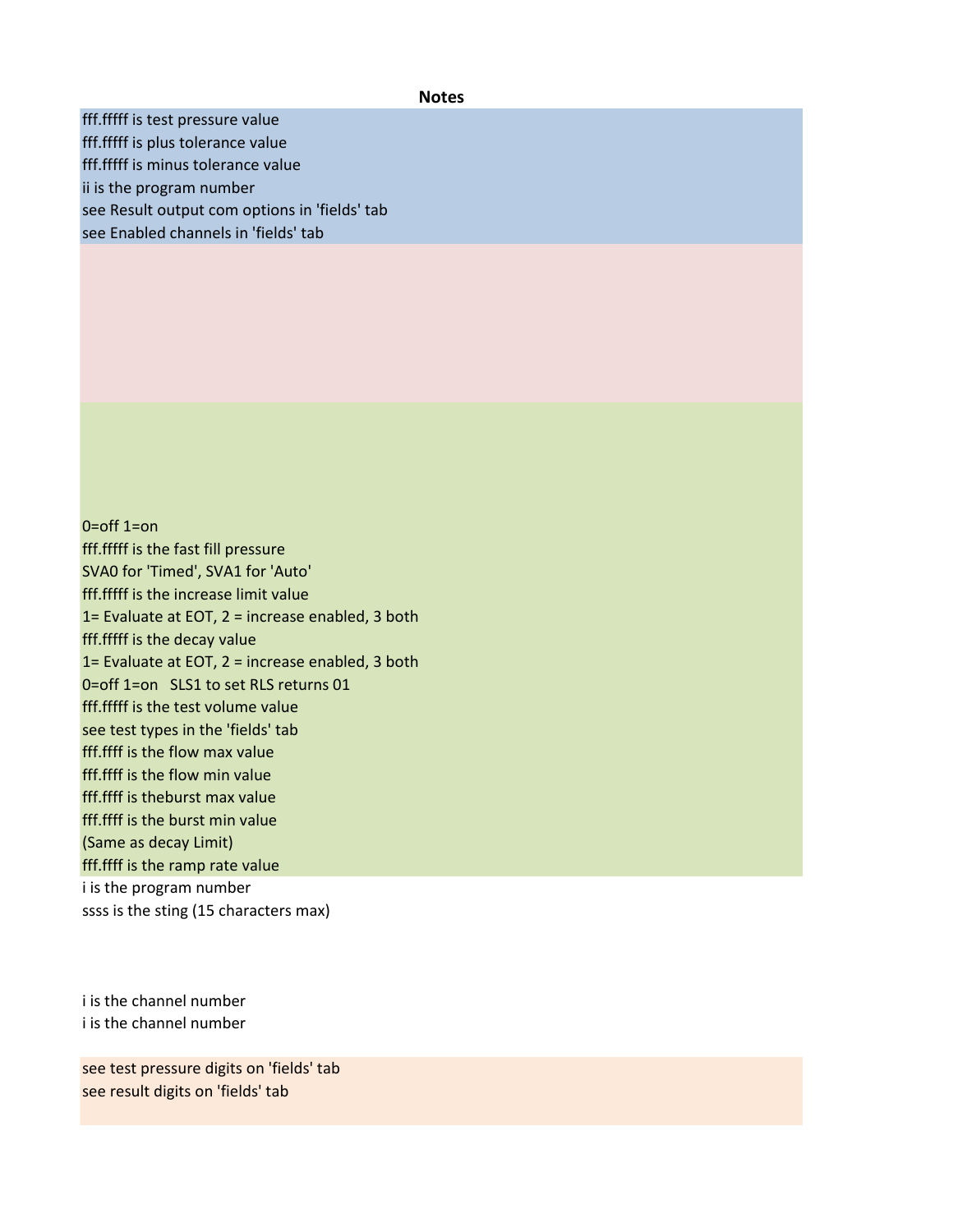see units on 'fields' tab see serial logging on 'fields' tab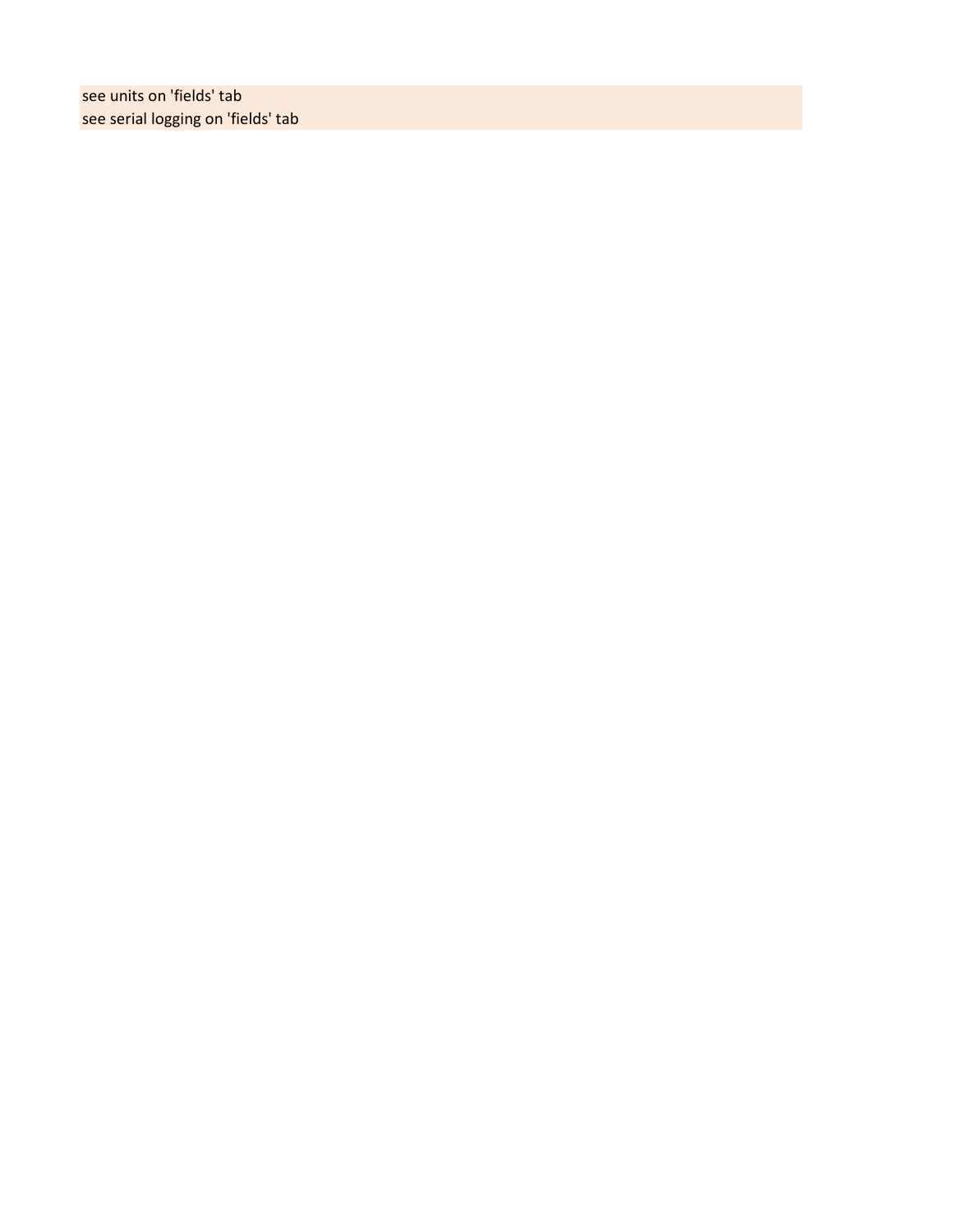**Enabled Channels** 

| Number      | S | $\overline{2}$ | 3 | 4 |
|-------------|---|----------------|---|---|
| $\mathbf 1$ | X |                |   |   |
| 2           |   | X              |   |   |
| 3           | X | X              |   |   |
| 4           |   |                | X |   |
| 5           | X |                | X |   |
| 6           |   | X              | X |   |
| 7           | X | Χ              | Χ |   |
| 8           |   |                |   | X |
| 9           | X |                |   | X |
| A           |   | X              |   | X |
| B           | X | X              |   | X |
| C           |   |                | Χ | X |
| D           | X |                | X | X |
| E           |   | X              | X | X |
| F           | X | X              | X | X |

| <b>Timers</b>           |          |  |  |  |
|-------------------------|----------|--|--|--|
| Clamp 1<br>1            |          |  |  |  |
| Clamp <sub>2</sub><br>2 |          |  |  |  |
| 3                       | FastFill |  |  |  |
| 4                       | Fill     |  |  |  |
| 5                       | Settle   |  |  |  |
| 6                       | Test     |  |  |  |
|                         | Vent     |  |  |  |
|                         |          |  |  |  |

| <b>Test Types</b> |              |  |  |  |  |
|-------------------|--------------|--|--|--|--|
| 0                 | PD           |  |  |  |  |
| 1                 | Press Occl   |  |  |  |  |
| 2                 | Vac D        |  |  |  |  |
| 3                 | Vac Occ      |  |  |  |  |
| 4                 | Flow         |  |  |  |  |
| 5                 | <b>Burst</b> |  |  |  |  |
| 6                 | Vac Burst    |  |  |  |  |
| 7                 | Crack        |  |  |  |  |
| 8                 | Creep        |  |  |  |  |
| q                 | Flow 2       |  |  |  |  |

| Units        |                   |  |  |  |  |
|--------------|-------------------|--|--|--|--|
| $\mathbf{0}$ | PSIG              |  |  |  |  |
| 1            | mbar              |  |  |  |  |
| 2            | mmHg              |  |  |  |  |
| ς            | InH <sub>20</sub> |  |  |  |  |
|              | kPa               |  |  |  |  |